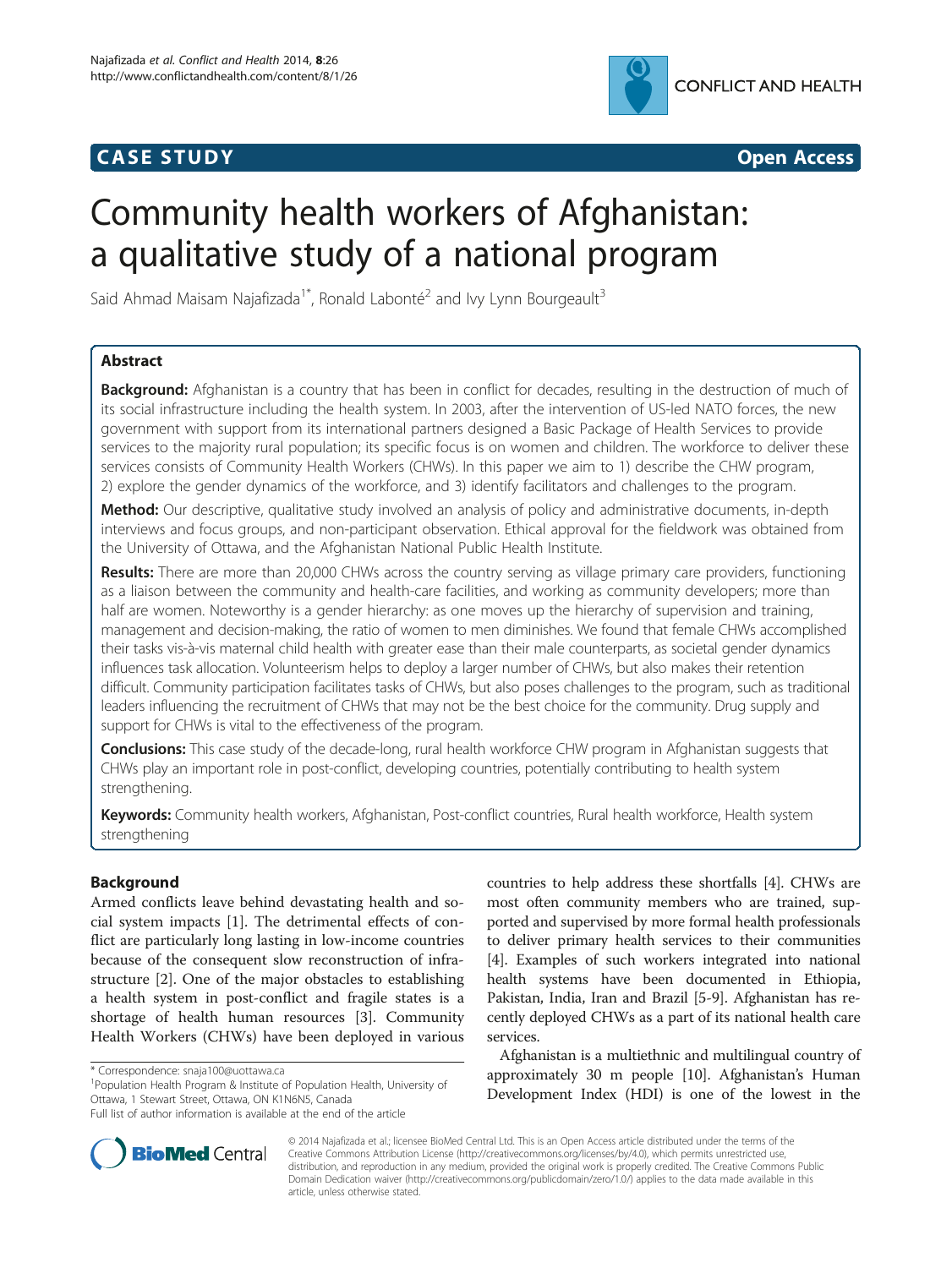world, in particular for social indicators pertaining to women. Only 6 percent of women in Afghanistan have at least secondary education, and their labour participation rate is 16 percent [[11](#page-15-0)]. The culture of purdah (gender segregation) is practiced all over the country at differing levels, depending on various ethnicities, and with rural– urban differences [[12](#page-15-0)]. In the 1990s, during the civil war and the time of the Taliban, women were barred from social, economic, and political lives, and restricted to their homes.

Afghanistan has also been in conflict for decades. This has included the war against Russian invasion, the civil war, and most recently the war on terrorism and insurgency [\[13](#page-15-0)]. The civil war of the 1990s destroyed much of the social infrastructure of the country including the health system [[14](#page-15-0)]. In 2003, after the intervention of USled NATO forces, the new government with support from its international partners and government and non-government organizations designed a Basic Package of Health Services (BPHS) to provide services to the majority rural population; its specific focus is on women and children [\[15](#page-15-0)].

BPHS is the foundation of the public health care services in Afghanistan. Delivery of the package is principally contracted out to national and international NGOs due to lack of government capacity to provide the services. Three provinces in close proximity to Kabul also implement the package as part of a process to build the capacity of public organizations to provide the services, referred to as the Strengthening Mechanism (SM) or contracting-in [[15\]](#page-15-0).

The health workforce to deliver the services at the rural level is comprised of Community Health Workers (CHWs) [[15\]](#page-15-0). CHWs in Afghanistan are local volunteer community members, approved by a community council, and trained, supported and supervised by a health organization [\[15\]](#page-15-0). Today, there are more than 20,000 CHWs across the country serving village primary care providers, functioning as a liaison between the community and health-care facilities, and working as community developers [\[16\]](#page-15-0). More than half of CHWs are women [[16](#page-15-0)].

In this paper, we 1) describe the CHW program, 2) explore the gender dynamics of the workforce, and 3) identify facilitators and challenges to the program.

# Method

A descriptive, exploratory qualitative design was chosen to examine the CHW program in post-conflict Afghanistan. Exploratory studies can provide insight into a program, revealing contextual factors affecting the program that may not have been taken into account when the program was being designed or implemented [[17,18\]](#page-15-0). The data for this study included policy and administrative documents, indepth interviews with policy makers and health managers,

and in-depth interviews and focus groups with CHWs and community members.

Documents were collected from the Afghanistan's Ministry of Public Health (MoPH) and international donors and partners: United States Agency for International Development (USAID), the World Bank, the European Union/Commission (EU), World Health Organization (WHO), Department of Foreign Affairs, Trade and Development Canada (DFATD), United Nations Population Fund (UNFPA). Documents were also collected from implementing organizations: international Non-Governmental Organizations (NGOs), national NGOs, and local provincial health departments. We source publically available documents from these organizations and their websites, and documents not publically available through personal contacts with those organizations.

A mix of purposive and convenience sampling methods were used for the in-depth interviews. Policymakers from the MoPH, aid agencies, and UN organizations were selected based on their knowledge of the BPHS. Health managers were selected based on the three types of service providers in provinces (International NGOs, national NGOs, and provincial government public health departments). Selection criteria for provinces and the villages were security (of the field researcher), distance from a provincial hospital, ethnicity of the village population, gender of CHWs (1 male and 1 female), and availability of CHWs. We selected two national NGOs for one of them had remote health posts meeting the criteria. Selection criteria for focus group participants were available male and female community members who had received services of CHWs or were otherwise involved in the CHW program. Figure [1](#page-2-0) illustrates the sampling diagram and the number of HP.

The lead author [MN] and his assistant took field notes during and right after the field visits to document their observations. They spent between 15 minutes to 1 hour at each health facility that covered the selected villages, observing the health facility, its wards, patients, and services provided for the patients, and visiting health care providers in the health facility. They also spent between 30 minutes to 1 hour at each village identifying sources of drinking water and the location and the type of latrines, and chatting with villagers on health services. The field notes included a journal of what happened during these visits, relevant statements, and the two researchers' initial analytical reflections. The observation notes were used to crosscheck or complement the interview data, and to assist in data analysis.

A total of 25 CHWs, 9 CHW supervisors, 4 CHW trainers, 6 health facility and implementing organization managers, and 11 policy makers were interviewed. Eight focus groups with community members were conducted between 5 July and 30 September 2013. The participants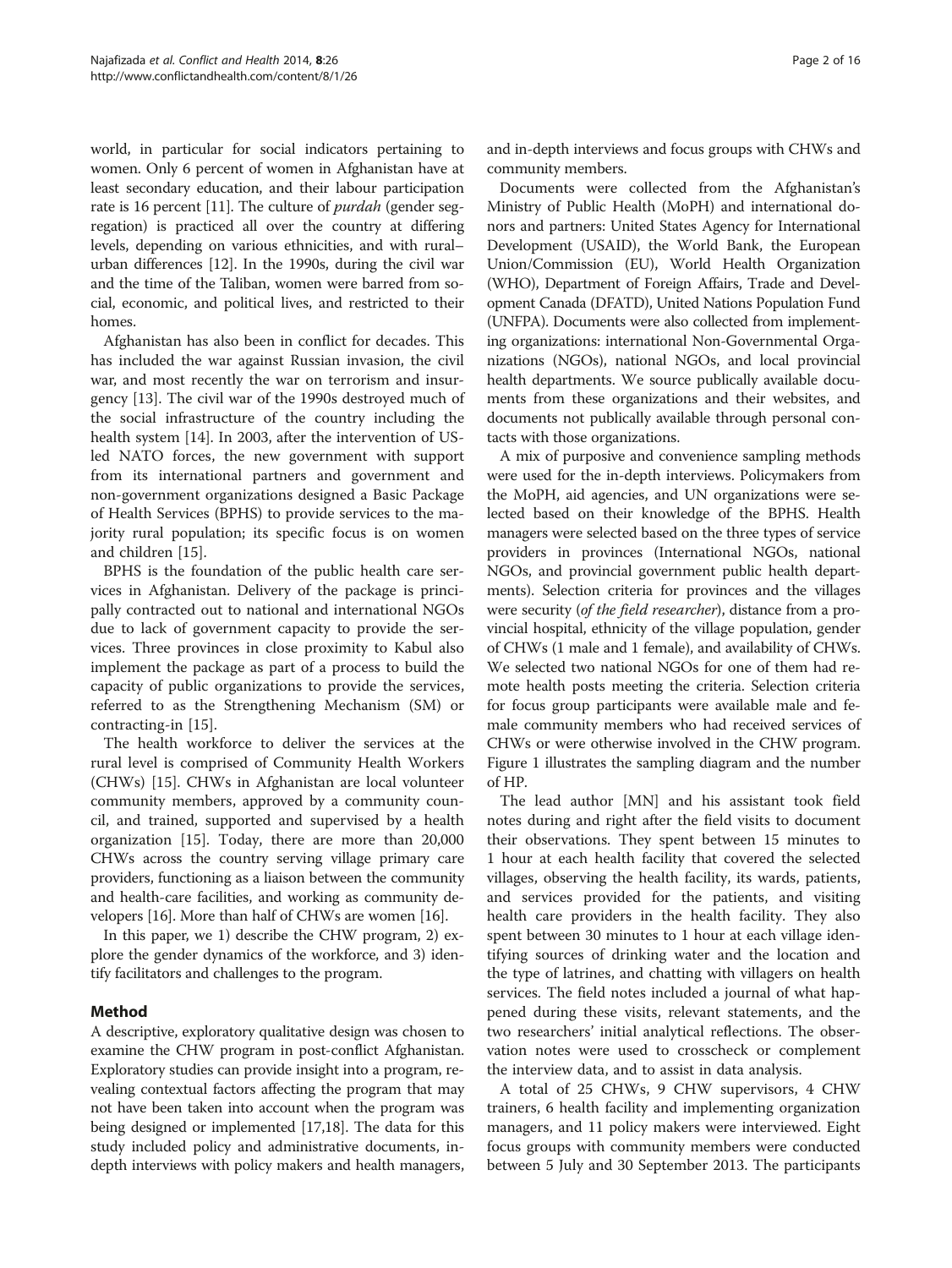<span id="page-2-0"></span>

at the policy and managerial levels were from the MoPH, WHO, DFATD, UNFPA, EU, Bangladesh Rural Advancement Committee (BRAC), Coordination for Humanitarian Assistance, Agency for Assistance and Development of Afghanistan, and provincial health department of Parwan. Interviews with policy makers and health managers took place at their office at their availability. Interviews with CHWs and focus groups with community members took place at HPs, except in one district where the interviews took place at the health center for cultural reasons. The interviews lasted between 30 to 90 minutes. All interviews and focus groups were semi-structured. The number of focus group participants varied between 3 and 7 people. They were male-only and/or female-only focus groups, except in three villages in Bamyan where both male and female community members participated in the same focus groups.

Ethical approval for the fieldwork was obtained from the University of Ottawa (#H05-13-07), and the Afghanistan National Public Health Institute (#356377). Written consent forms were signed or oral consents were recorded. For written consent, participants were given time to read the consent forms and ask questions before signing. For oral consent, the objectives of the research, and ethical issues related to safety, confidentiality, and privacy were explained to them in the local language before asking if agreed to the interview or focus group. All of the participants agreed to digital recording; and most of them agreed to being photographed, except for 2 female CHWs and 10 female community members who did not allow to be photographed for cultural reasons.

The audio-recorded interviews and focus groups were translated and transcribed simultaneously by the lead author. The final transcripts were treated as the data for analysis. Initial analysis of the interviews began during the fieldwork, when the lead author wrote two fieldwork reports to his supervisors. Final thematic analysis was carried out through reading and re-reading the compiled transcripts. Manual coding [[17](#page-15-0)] of the transcripts was the first step towards data reduction. Patterns within the codes were summarized as sub-themes and displayed in the form of a matrix. Constant comparison technique [[17,18\]](#page-15-0) was used to evaluate how emerging sub-themes correlated or differed with each other. Finally, themes emerging from the similar sets of sub-themes were derived [\[17,18\]](#page-15-0). Confidentiality was practiced at every stage including anonymising the quotes from the interviews for this paper.

### Results

Demographic data on our key informants are provided in Tables [1](#page-3-0), [2](#page-3-0), [3,](#page-4-0) [4](#page-5-0), [5,](#page-5-0) [6, 7](#page-6-0), [8.](#page-7-0) Table [1](#page-3-0) and Table [2](#page-3-0) shows the number of all key informants at different levels, and their gender respectively. Table [3](#page-4-0) provides demographic information on the villages where CHWs operated. Table [4](#page-5-0) is a demographic presentation of CHWs, a majority of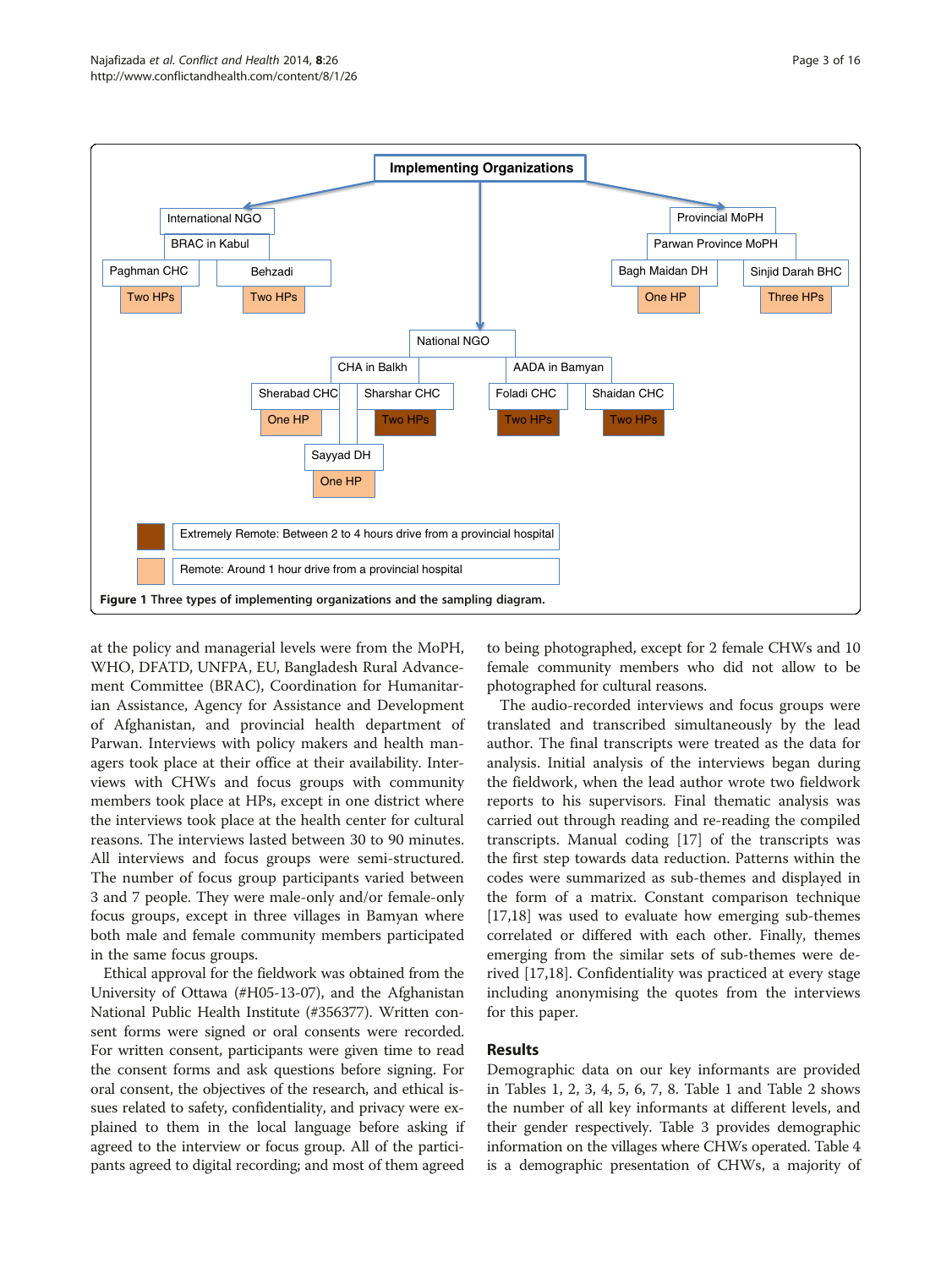#### <span id="page-3-0"></span>Table 1 Interview participants

| Actual interview participants |                           |                                                                                                                     |                |
|-------------------------------|---------------------------|---------------------------------------------------------------------------------------------------------------------|----------------|
|                               | Participants              | Participants' criteria                                                                                              | <b>Number</b>  |
| Policy Makers                 | Ministry of Public Health | Involvement in CHWs program design and implementation                                                               | $\overline{4}$ |
|                               | <b>USAID</b>              | (Health Officers, Health Advisors, Community-based Health<br>Care Department officers, Health Economics and Finance |                |
|                               | World Bank                | Department Consultants, Deputy Minister of Policy                                                                   |                |
|                               | European Commission       | and Human Resources)                                                                                                | 2              |
|                               | DFATD - Canada            |                                                                                                                     |                |
|                               | <b>WHO</b>                |                                                                                                                     |                |
|                               | <b>UNFPA</b>              |                                                                                                                     |                |
|                               |                           | Sub-total                                                                                                           | 11             |
| Health service organizations  | Health Managers           | International NGO                                                                                                   | 6              |
|                               | <b>CHSs</b>               | National NGO                                                                                                        | 9              |
|                               | <b>CHW Trainers</b>       | Provincial Health Department                                                                                        | $\overline{4}$ |
|                               |                           | Sub-total                                                                                                           | 19             |
| Community                     | <b>CHWs</b>               |                                                                                                                     | 25             |
|                               | Community members         |                                                                                                                     | 25             |
|                               |                           | Sub-total                                                                                                           | 50             |
|                               |                           | Total                                                                                                               | 80             |

whom are women, and 25% of whom have not received the basic training. Table [5](#page-5-0) provides similar data for CHS who, collectively, supervise 255 CHWs in 128 HPs. Tables [6, 7,](#page-6-0) [8](#page-7-0) describe CHW-trainers, health managers

and policymakers. Noteworthy from these tables is a gender hierarchy; that as one moves up the hierarchy of supervision and training, management and decisionmaking, the ratio of women to men diminishes. We discuss this later.

### CHW program

The CHW Program is a part of the Basic Package of Health Services, which in turn is the foundation of the public health care services in Afghanistan. The package has a semi-hierarchal structure with a Health Post (HP) at the bottom, and a District Hospital (DH) at the top, designed to cover a specific range of population, also called a catchment area. A HP (Catchment Area: 1,000- 1,500 population) is a room in a villager's house where typically one male and one female CHW are based. Facilities above the HP are a Health Sub-Center (HSC; CA: 3,000–7,000), followed by a Basic Health Centre (BHC; CA: 15,000–30,000), a Comprehensive Health Center (CHC;

| Key informants                  | Male $(\%)$ | Female (%) | Total |
|---------------------------------|-------------|------------|-------|
| <b>CHWs</b>                     | 9(36%)      | 16 (64%)   | 25    |
| <b>Supervisor &amp; Trainer</b> | 9(69%)      | 4 (31%)    | 13    |
| <b>Health managers</b>          | 6 (100%)    | $0(0\%)$   | 6     |
| <b>Policy makers</b>            | 9(82%)      | 2(18%)     | 11    |

CA: 30,000–60,000), and then the District Hospital (DH; CA: 100,000–300,000) [\[15](#page-15-0)].

Mapping catchment area in the villages has been tricky. Mostly, a village has become a catchment area, but small villages and large villages have made that mapping a complicated issue. All establishments above a HP are identified as Health Facilities (HF). The HP is the initial point of contact for the rural population with the health system. Every HF has a Community Health Supervisor (CHS), a staff responsible for supervision, support, and refresher training of CHWs. The relationships between HP and health facilities are not rigidly hierarchal. Not all HSCs are linked to a BHC, which in turn should be linked to a CHC, and then to a DH. HSCs can be linked to a CHC or directly to a DH (Figure [2\)](#page-7-0).

#### Community Health Workers & their tasks

CHWs are largely volunteer members of the community, nominated by a Village Health Council (VHC), and trained, supervised and supported by the organization implementing the BPHS. They are reimbursed for their trip to health facilities, and provided toothbrush and toothpaste, hand soap, and towel for their own use. Most CHWs are illiterate; few of them can read and write.

In Table [9,](#page-8-0) we compare the tasks designed in the BPHS with the ones CHWs actually undertake. For example, female CHWs participate in female-only events and meetings. CHWs participate in national campaigns only when they are asked or employed to do so. Mental health and tuberculosis carry stigmas, and thus are rarely reported or dealt with by CHWs, leading to their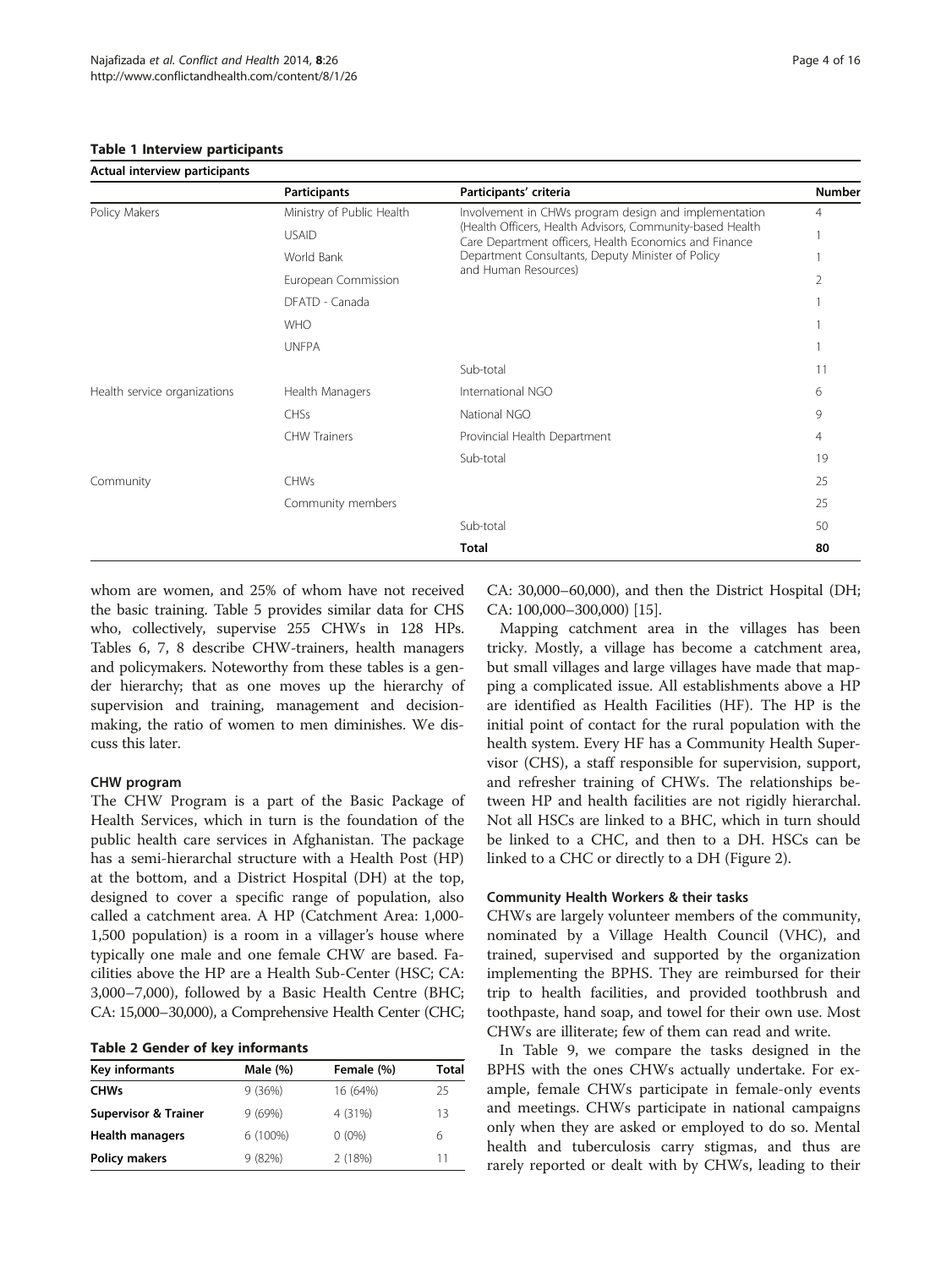| Table 5 Catchment area/villages |                |                     |                 |          |                        |           |         |                          |                      |                          |             |
|---------------------------------|----------------|---------------------|-----------------|----------|------------------------|-----------|---------|--------------------------|----------------------|--------------------------|-------------|
| Health post/<br>Village name    | # of CHW       | CHW gender<br>ratio | <b>District</b> | Province | <b>Health facility</b> | Household | Persons | <b>Village ethnicity</b> | Distance from clinic | <b>Drinking</b><br>water | Electricity |
| Zakria Foladi                   | 2              | $1 - 1$             | Central Bamyan  | Bamyan   | CHC Foladi             | 75        | 549     | Hazara                   | 2 hour walk          | Yes                      | Yes         |
| Kata Sang Foladi                | 2              | $1 - 1$             | Central Bamyan  | Bamyan   | CHC Foladi             | 150       | 1100    | Hazara                   | 1 hour walk          | Yes                      | Yes         |
| Naal Sheran                     | $\overline{2}$ | Two female          | Central Bamyan  | Bamyan   | CHC Shaidan            | 102       | 840     | Hazara                   | 1 hour walk          | <b>No</b>                | Yes         |
| Habashi                         | $\overline{2}$ | Two female          | Central Bamyan  | Bamyan   | CHC Shaidan            | 155       | 930     | Hazara                   | 2.5 hour walk        | <b>No</b>                | Yes         |
| Deh-Yaqub                       | $\overline{2}$ | $1 - 1$             | Behzadi         | Kabul    | <b>BHC Behzadi</b>     | 110       | 770     | Tajik-Pashtun            | 2 hour walk          | <b>No</b>                | Yes         |
| Qala-e Jan Baz                  | 2              | Two female          | Behzadi         | Kabul    | <b>BHC Behzadi</b>     | 120       | 780     | Tajik-Pashtun            | 1.5 hour walk        | <b>No</b>                | Yes         |
| Qala-e Sarwar                   | $\overline{2}$ | $1 - 1$             | Paghman         | Kabul    | CHC Paghman            | 120       | 1140    | Pashtun                  | 1.5 hour walk        | Yes                      | Yes         |
| Poshta-e Badam                  | 2              | $1 - 1$             | Paghman         | Kabul    | CHC Paghman            | 300       | 2100    | Pashtun                  | 1 hour walk          | Yes                      | Yes         |
| Khalazaye                       | 2              | $1 - 1$             | Charikar        | Parwan   | <b>BHC Sinjid Dara</b> | 1000      | $5000+$ | Pashtun                  | 2 hour walk          | <b>No</b>                | No          |
| Deh Rayes                       | $\overline{2}$ | $1 - 1$             | Sinjid Darah    | Parwan   | <b>BHC Sinjid Dara</b> | 150       | 1050    | Tajik                    | 1 hour walk          | Yes                      | Yes         |
| Deh Neshar                      | $\overline{2}$ | $1 - 1$             | Sinjid Darah    | Parwan   | <b>BHC Sinjid Dara</b> | 320       | 2240    | Tajik                    | 1.5 hour walk        | No                       | Yes         |
| Nawoch Sufla                    | 2              | $1 - 1$             | Salang          | Parwan   | DH Bagh Maidan         | 170       | 1190    | Tajik                    | 0.5 hour walk        | Yes                      | Yes         |
| Sayyad                          | 2              | Two female          | Kholm           | Balkh    | DH Kholm               | 400       | 2900    | Tajik                    | 2 hour walk          | <b>No</b>                | Yes         |
| Abdul Hamid                     | $\overline{2}$ | Two female          | Dehdadi         | Balkh    | CHC Sherabad           | 160       | 1120    | Tajik                    | 1 hour walk          | Yes                      | Yes         |
| Shanjeer                        | 2              | $1 - 1$             | Charkent        | Balkh    | CHC Sharshar           | 263       | 1841    | Hazara                   | 3 hour walk          | Yes                      | <b>No</b>   |
| Karmagali                       | $\overline{2}$ | $1 - 1$             | Charket         | Balkh    | CHC Sharshar           | 100       | 700     | Hazara                   | 4 hour walk          | Yes                      | <b>No</b>   |

### <span id="page-4-0"></span>Table 3 Catchment area/villages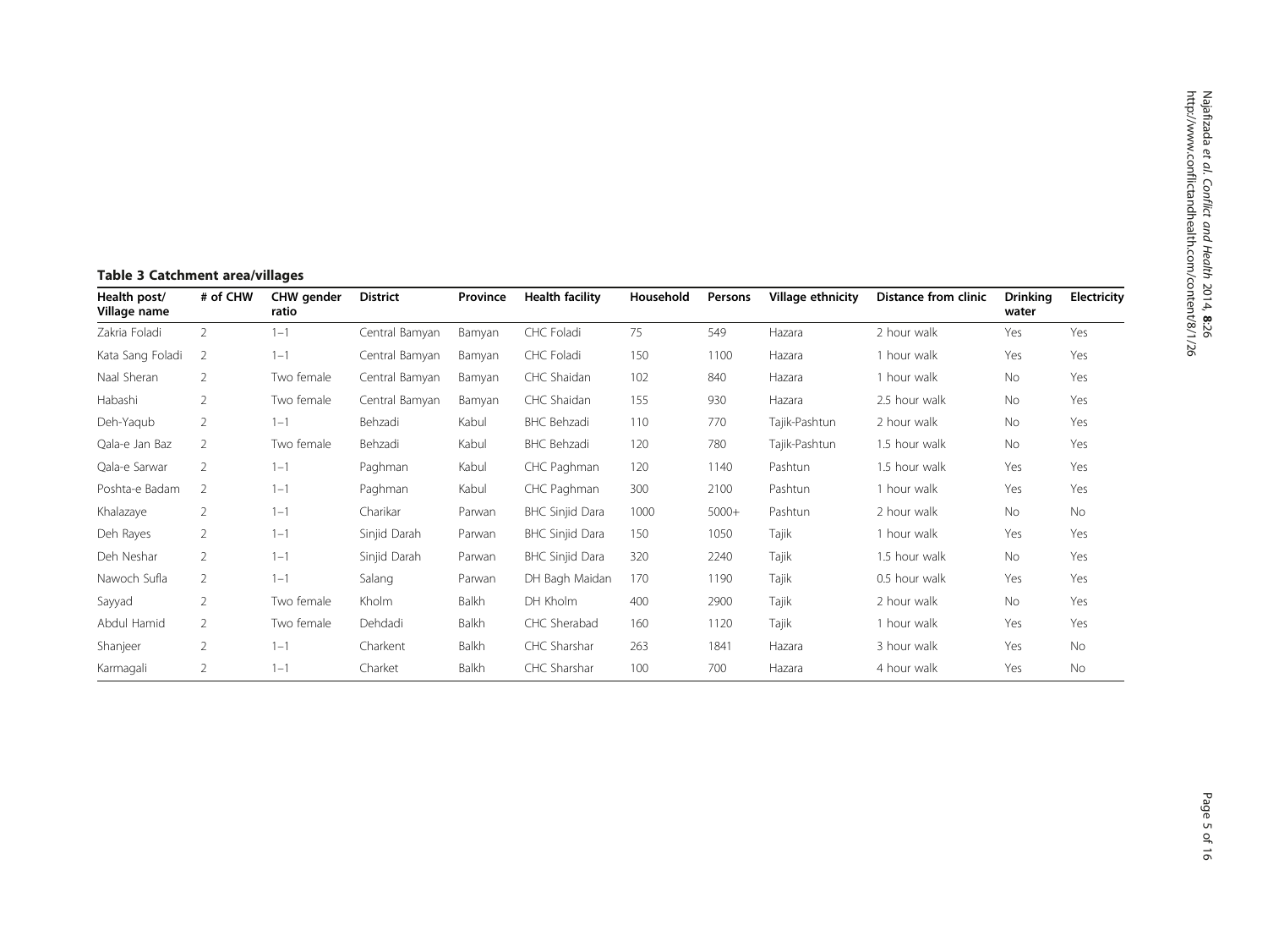<span id="page-5-0"></span>

| <b>Table 4 Community health workers</b> |  |  |
|-----------------------------------------|--|--|
|-----------------------------------------|--|--|

| <b>Number</b> | <b>Title</b> | Age | Gender | <b>Marital status</b> | Education         | <b>Experience in years</b> | Other occupation           | Province | <b>Basic</b><br>training |
|---------------|--------------|-----|--------|-----------------------|-------------------|----------------------------|----------------------------|----------|--------------------------|
| 1             | <b>CHW</b>   | 17  | F.     | Single                | 10th Grade        | $\overline{4}$             | Student                    | Bamyan   | No                       |
| 2             | <b>CHW</b>   | 18  | M      | Single                | 12th Grade        | $\mathbf{1}$               | Student                    | Bamyan   | <b>No</b>                |
| 3             | <b>CHW</b>   | 21  | F      | Single                | Teacher Training  | 11                         | School Teacher/Veternarian | Bamyan   | Yes                      |
| 4             | <b>CHW</b>   | 19  | M      | Single                | 11th Grade        | $\overline{2}$             | Student                    | Bamyan   | No                       |
| 5             | <b>CHW</b>   | 28  | F      | Married               | 12th Grade        | $\overline{4}$             | Teacher                    | Bamyan   | <b>No</b>                |
| 6             | <b>CHW</b>   | 32  | F      | Married               | 9th Grade         | 6                          | Teacher                    | Bamyan   | No                       |
| 7             | <b>CHW</b>   | 40  | F      | Widow                 | Illiterate        | 6                          | Dai*                       | Bamyan   | Yes                      |
| 8             | <b>CHW</b>   | 45  | F      | Married               | Illiterate        | $\overline{7}$             | Dai*                       | Bamyan   | Yes                      |
| 9             | <b>CHW</b>   | 41  | F      | Married               | 12th Grade        | 1.2                        | Teacher                    | Kabul    | Yes                      |
| 10            | <b>CHW</b>   | 24  | M      | Single                | BA                | 10                         | BA in political science    | Kabul    | Yes                      |
| 11            | <b>CHW</b>   | 18  | F      | Single                | 6th Grade         | 5                          | Student                    | Kabul    | Yes                      |
| 12            | <b>CHW</b>   | 40  | F      | Married               | Illiterate        | 5                          | Housewife                  | Kabul    | Yes                      |
| 13            | <b>CHW</b>   | 40  | F      | Married               | Illiterate        | 10                         | Housewife                  | Kabul    | Yes                      |
| 14            | <b>CHW</b>   | 22  | M      | Single                | 12th Grade        | $\overline{7}$             | Teacher                    | Parwan   | Yes                      |
| 15            | <b>CHW</b>   | 50  | F      | Widow                 | Illiterate        | 7                          | Dai                        | Parwan   | Yes                      |
| 16            | <b>CHW</b>   | 55  | M      | Married               | 12th Grade        | 6                          | Cashier                    | Parwan   | Yes                      |
| 17            | <b>CHW</b>   | 35  | M      | Married               | 12th Grade        | 5                          | School Headmaster/Teacher  | Parwan   | Yes                      |
| 18            | <b>CHW</b>   | 35  | M      | Married               | Illiterate        | 5                          | Water Distributer          | Parwan   | Yes                      |
| 19            | <b>CHW</b>   | 69  | F      | Widow                 | Illiterate        | 9                          | Dai                        | Balkh    | Yes                      |
| 20            | <b>CHW</b>   | 37  | F      | Married               | 12th Grade        | 10                         | Tailor                     | Balkh    | Yes                      |
| 21            | <b>CHW</b>   | 27  | F      | Married               | 8th Grade         | 10                         | Tailor                     | Balkh    | Yes                      |
| 22            | <b>CHW</b>   | 47  | M      | Married               | Illiterate        | 5                          | Farmer/Religious Services  | Balkh    | Yes                      |
| 23            | <b>CHW</b>   | 45  | M      | Married               | Religions studies | 11                         | Community worker           | Balkh    | Yes                      |
| 24            | <b>CHW</b>   | 40  | F      | Married               | Illiterate        | 5                          | Housewife                  | Balkh    | Yes                      |
| 25            | <b>CHW</b>   | 40  | F      | Married               | Illiterate        | 5                          | Housewife                  | Balkh    | No                       |

\*Dai: Traditional birth attendant.

claim not to have many cases of those illnesses. We tentatively conclude that, based on our sample to date, active CHWs undertake most of the tasks they have been assigned in varying degrees, and only when the social/ cultural context allows.

In collaboration with village elder/leader and village council, CHWs also form a Village Health Council (VHC). These VHCs are male only, female only, or of mixed-sex, with one VHC in each village or catchment area. CHWs convene meetings of VHCs on a monthly basis, in which

Table 5 Community health supervisors

| <b>Number</b>  | Title           | Age | Gender | Marital<br>status | <b>Education</b> | Experience/<br>(years) | Province | # of health<br>posts | # of CHWs | # of Male<br><b>CHWs</b> | # of female<br><b>CHWs</b> |
|----------------|-----------------|-----|--------|-------------------|------------------|------------------------|----------|----------------------|-----------|--------------------------|----------------------------|
|                | CHS             | 37  | M      | Married           | 12th Grade       | 3.5                    | Bamyan   | 27                   | 54        | 18                       | 36                         |
|                | <b>CHS</b>      | 22  | M      | Single            | 12th Grade       | 0.5                    | Bamyan   | 19                   | 38        | 16                       | 22                         |
| 3              | <b>CHS</b>      | 50  | F      | Married           | 9th Grade        | 1.5                    | Kabul    | 8                    | 16        | 3                        | 13                         |
| $\overline{4}$ | <b>CHS</b>      | 42  | M      | Married           | 12th Grade       | 4                      | Kabul    | 17                   | 34        | 12                       | 22                         |
| 5              | CH <sub>S</sub> | 45  | M      | Married           | 12th Grade       | $\overline{2}$         | Parwan   | 9                    | 18        | 14                       | 4                          |
| 6              | CHS.            | 35  | M      | Married           | 12th Grade       | - 3                    | Parwan   | 14                   | 28        | 18                       | 10                         |
|                | <b>CHS</b>      | 45  | M      | Married           | 12th Grade       | -8                     | Balkh    | 10                   | 20        | 12                       | 8                          |
| 8              | <b>CHS</b>      | 35  | F      | Married           | 12th Grade       | 10                     | Balkh    | 15                   | 29        | 13                       | 16                         |
| 9              | CHS             | 30  | M      | Married           | 12th Grade       | 3                      | Balkh    | 9                    | 18        | 13                       | 5                          |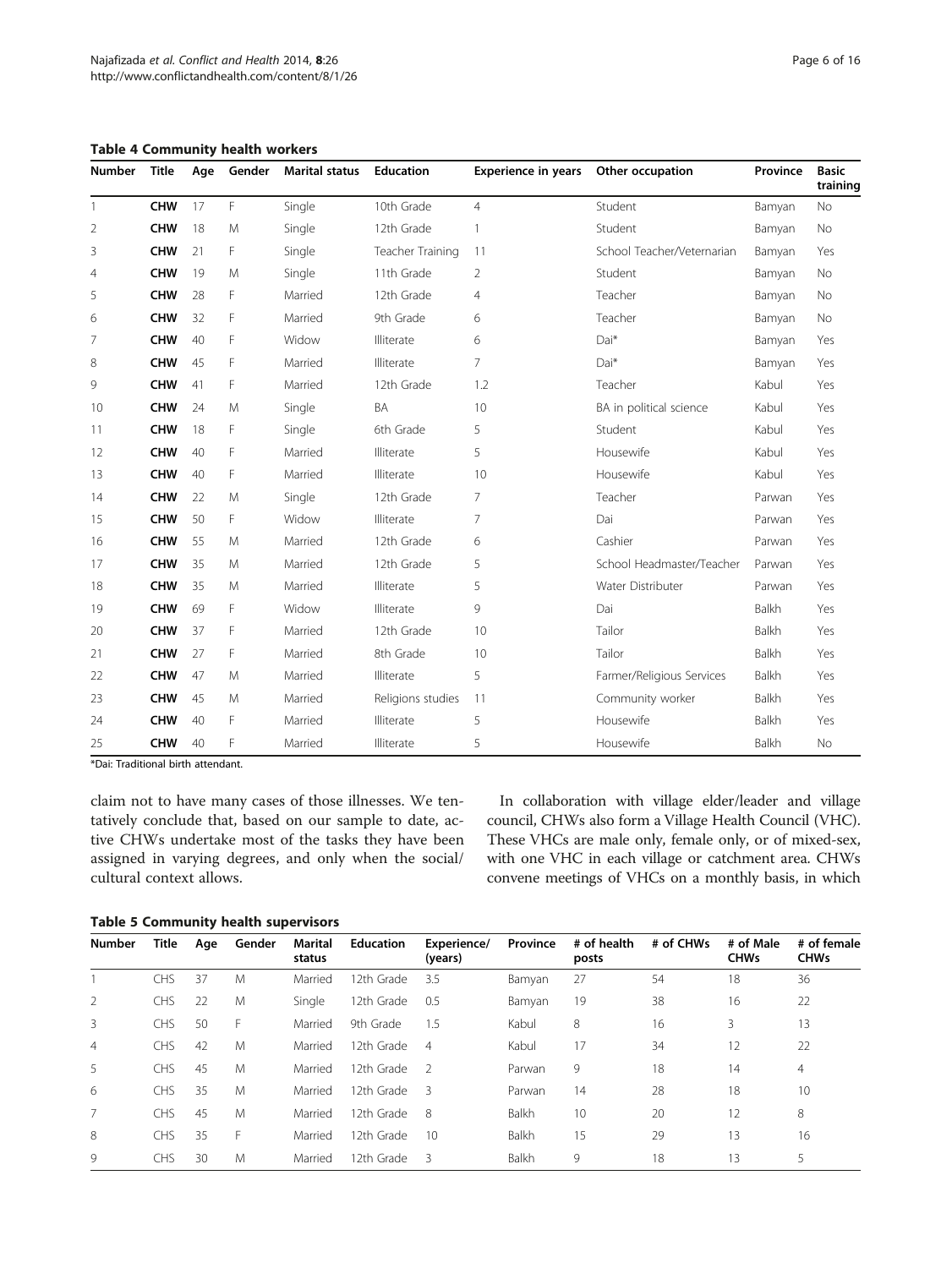| <b>Numbers</b> | Occupation         | Age | Gender | <b>Marital status</b> | <b>Education</b> | <b>Experience (years)</b> |
|----------------|--------------------|-----|--------|-----------------------|------------------|---------------------------|
|                | CHW Trainer        | 35  |        | Married               | 12th Grade       | 7 years                   |
|                | <b>CHW Trainer</b> | 55  | M      | Married               | Military School  | 4 years                   |
|                | <b>CHW Trainer</b> | 35  |        | Married               | BA               | 5 years                   |
| 4              | <b>CHW Trainer</b> | 40  | M      | Married               | Pharmacist       | 2 years                   |

<span id="page-6-0"></span>Table 6 Community health worker – trainers

they discuss health issues of the village. Male only VHCs often discuss environmental health issues such as water for drinking and for irrigation, electricity, and roads for quick and easy access to the health facilities. Female only VHCs generally focus on maternal and child health such as breastfeeding, a good source of nutrients for mothers and children, antenatal and postnatal care visits, family problems (convincing mother-in-laws and husbands to allow them to access health care services), and provision of vehicles for transportation of pregnant women to the health facilities.

CHWs also attend a monthly refresher training/meeting at the HF to refresh their knowledge, and to discuss village health problems at the facility. Most CHWs attend the monthly meetings for a number of reasons. First, they are paid a travel stipend, but they usually walk the trip between the village and the health clinic for lack of transportation and save the money. Second, the monthly meeting refreshes the relationship of the CHW with the health facility, which in turn boosts the status of the CHW in the community on their return.

# "…because people think we might have brought [back] drugs or something to give them like brochures or posters". (Male CHW)

Third, CHWs refresh their knowledge of the services they provide and learn new information. Finally, for female CHWs, going to clinic gives them a sense of freedom and empowerment.

"Women do not go outside without their men's permission, it is like taking a break, going to clinic". (Female CHW)

One of the important tasks of the CHWs is to distribute contraceptives and encourage people to use them. Contraceptives are used to reduce the number of children, and to increase the space between children. The latter is more common among younger women and the former among women in their late 30s. Female CHWs encourage women with four to five children to stop having babies; and women in their twenties to use contraceptives and to give two to three years of space between each pregnancy. The decision to use contraceptives is usually made by the head of the family.

Convincing community members to use contraceptives is a difficult task that female CHWs learn by practice. In some places, where gender segregation is not strictly practiced, female CHWs involve husbands in counseling sessions to make them aware of the risks of too many or too quickly spaced pregnancies. Female CHWs have learned that husbands' involvement in the counseling sessions can be effective.

"…when they say that their men [Husbands] do not allow them to use contraceptives... next time  $I$  go to their house at a time that her man is at home, and I ask her to call her man too, and counsel them together". (Female CHW)

The decision to use contraception also depends on the number of children in the family, and whether the family has the desired number of boys. Normally, families want more children, and preferably boys. In response to how many children a family wishes to have, one CHW noted:

"Mostly like four kids, boys and girls, but unfortunately when they do not have baby boys, they keep trying". (Female CHW)

| <b>Numbers</b> | <b>Occupation</b> | Age | Gender | <b>Marital status</b> | <b>Education</b>       | Experience (years) |
|----------------|-------------------|-----|--------|-----------------------|------------------------|--------------------|
|                | Program Manager   | 35  | M      | Married               | <b>MD</b>              | 5 years            |
|                | Hospital Manager  | 50  | M      | Married               | <b>MD</b>              | 7 years            |
| 3              | Health Advisor    | 30  | M      | Married               | MA                     | 3 years            |
| 4              | CBHC Officer      | 50  | M      | Married               | BSc in Health Sciences | 10 years           |
| .5             | Program Manager   | 55  | M      | Married               | <b>MD</b>              | 9 years            |
| 6              | CBHC Officer      | 32  | M      | Married               | <b>MD</b>              | 2 years            |

#### Table 7 Health managers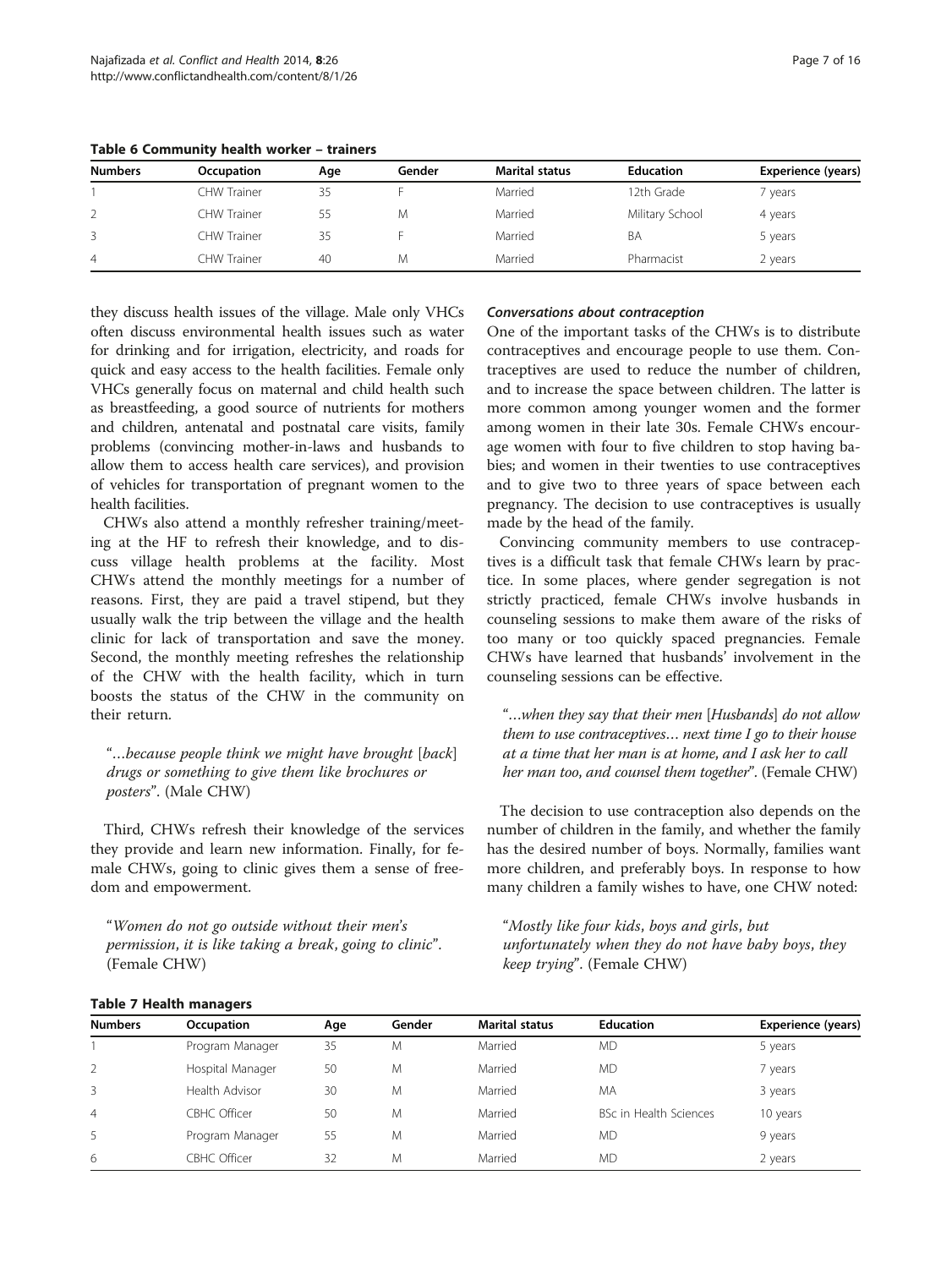| Number | Organization   | Age | Gender | <b>Education</b> | Department                              |
|--------|----------------|-----|--------|------------------|-----------------------------------------|
|        | <b>MoPH</b>    | 55  | M      | MD/MPH           | Community-Based Health Care             |
|        | MoPH - Int Org | 45  | M      | <b>MD</b>        | Grant and Contract Management Unit      |
| 3      | MoPH - Int Org | 41  | M      | <b>MD</b>        | Grant and Contract Management Unit      |
| 4      | MoPH - Int Org | 42  | M      | <b>MD</b>        | Grant and Contract Management Unit      |
| 5      | MoPH           | 34  | M      | <b>MD</b>        | Health Economics and Finance Department |
| 6      | <b>MoPH</b>    | 27  | F      | <b>MA</b>        | Health Economics and Finance Department |
| 7      | MoPH           | 56  | M      | <b>MD</b>        | Professional Affairs Department         |
| 8      | Int Org        | 36  | F      | MA               | Health & Development                    |
| 9      | Int Org        | 40  | M      | MD/MPH           | Gender and Community-Based Services     |
| 10     | Int Org        | 42  | M      | MD/MPH           | Community-Based Services                |
| 11     | Int Org        | 54  | M      | <b>MD</b>        | Health & Development                    |
|        |                |     |        |                  |                                         |

#### <span id="page-7-0"></span>Table 8 Policymakers

Sometimes women who wish to give space between their pregnancies but their in-laws want more children quickly take the contraceptives in secret, which creates tension between the family and the CHWs. CHWs are not expected to provide contraceptives to women without the approval of their family.

"…her mother-in-law came here [at the HPs, saying], 'you are doing bad, you are not allowed to give my daughter-in-law contraceptives'… she told the entire village that I had given contraceptives to her daughterin-law secretly… that fight lasted two-three months". (Female CHW)

### Selection and recruitment

To recruit a CHW, the CHS informs the community and encourages potential candidates (female, somewhat literate, willing to help her fellow villagers) to become a CHW. Although there is no minimum literacy level required to become a CHW, there are many illiterate CHWs who are undertaking their tasks with success. The minimum criteria for selecting a CHW, albeit not explicit in the written policy, are the agreement of a community member to work as a volunteer and to turn a room in his/ her house into a health post. Once that person agrees to become a CHW, a village council (typically comprised of traditional leaders) approves his/her decision, and the person is introduced to the HF to receive training.

### "Local leaders like elders, teachers and Mullahs have a role in recruitment of CHWs". (Health Manager)

Local leaders have two advantages. First, they are community gatekeepers who can become a change agent for

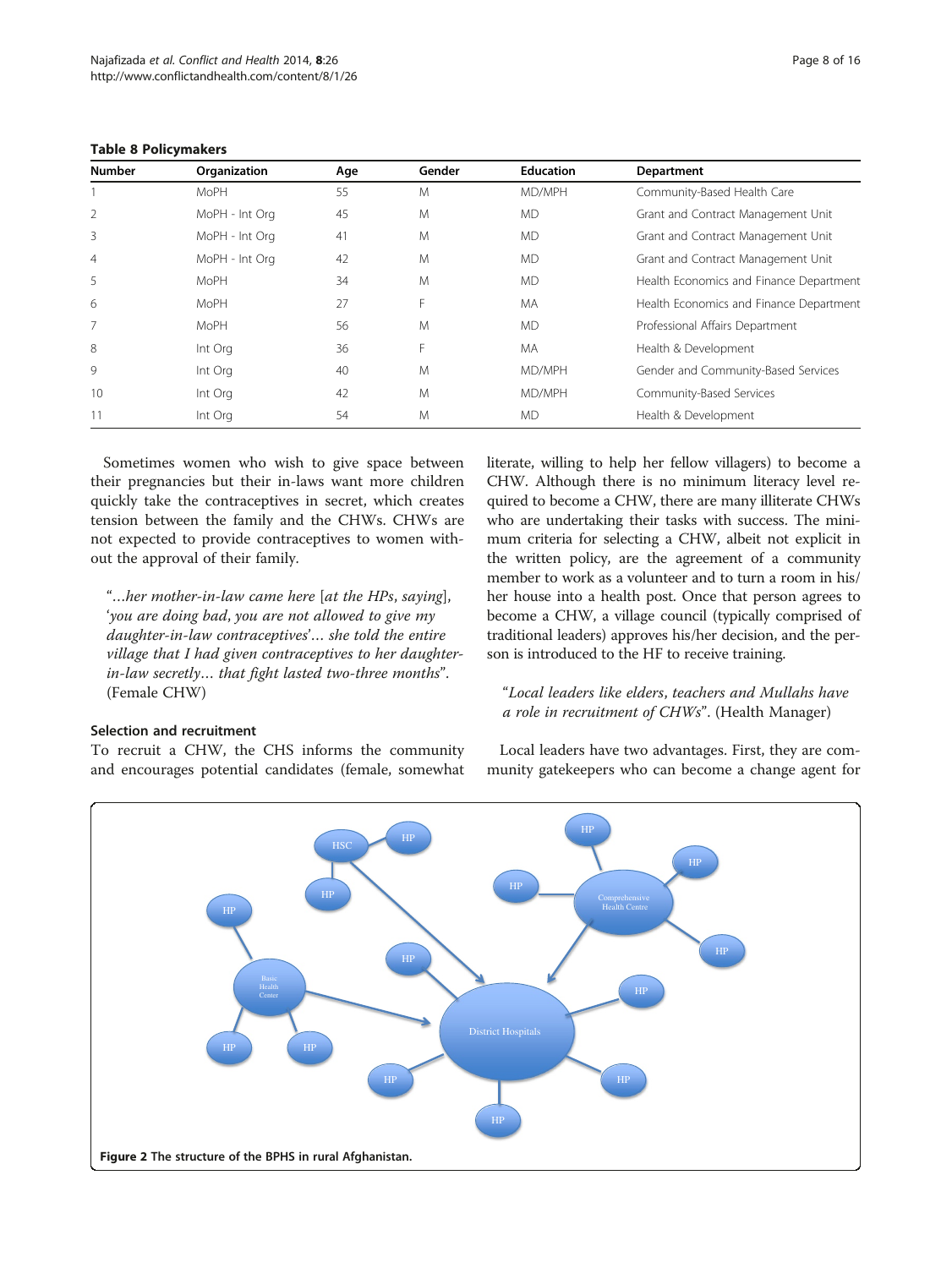| Tasks in the job description of CHWs (BPHS, 2010)                     | If and how CHWs undertake the tasks        |
|-----------------------------------------------------------------------|--------------------------------------------|
| Community collaboration and health promotion                          |                                            |
| 1. Actively Participate in community meetings and events              | Segregated by gender                       |
| 2. Actively work with mother's groups and Family Health Action Groups | Mother's groups and FHA often do not exist |
| 3. Encourage the community to participate in immunization             | Yes                                        |
| 4. Participate in immunization campaigns                              | If asked by the campaign managers          |
| 5. Promote good nutrition practice                                    | Yes                                        |
| 6. Promote the use of ORS and ZINC, and homemade rehydration          | Yes                                        |
| 7. Promote hygiene and sanitation                                     | Yes                                        |
| 8. Encourage couples to practice birth-spacing                        | Yes                                        |
| 9. Promote psychosocial and mental health in the community            | <b>No</b>                                  |
| 10. Raise awareness on addictive substance                            | No                                         |
| <b>Direct services</b>                                                |                                            |
| 1. Treat mild prevalent diseases                                      | Yes                                        |
| 2. Implement community-based IMCI                                     | Yes                                        |
| 3. Implement community-based growth promotion with FHA groups         | FHA groups often do not exist              |
| 4. Counsel on correct use of medications                              | Yes                                        |
| 5. TB prevention program                                              | Rarely, due to rare cases of TB            |
| 6. Promote ANC and PNC                                                | Yes                                        |
| 7. Encourage skilled birth attendance (and institutional delivery)    | Yes                                        |
| 8. Distribute contraceptives                                          | Yes                                        |
| 9. Provide first-aid services to the community                        | Yes                                        |
| 10. Ensure administration of Vit A to children                        | Yes                                        |
| Management                                                            |                                            |
| 1. Meeting with community health council                              | Yes                                        |
| 2. Meeting with CHS                                                   | Yes                                        |
| 3. Support community midwives                                         | Yes, if there is a midwife                 |
| 4. Complete and submit Tally Sheet                                    | Yes                                        |
| 5. Know the community and develop a community map                     | Yes                                        |
| 6. Report mortality and disease outbreak                              | Yes                                        |
| 7. Manage the HP, maintain supplies and drugs, and report utilization | Yes                                        |

<span id="page-8-0"></span>Table 9 Comparison of tasks of CHWs in their job description and the ones they actually undertake

healthy behavior and environment. Second, they usually have a guestroom, which can be turned into a health post.

Turning one's room into a HP means putting healthrelated posters on the walls of the room, and keeping the health kit (a box of drugs, dressing materials, condoms, pills, injections, and other health-related materials) in the room to provide to the villagers when they need, and holding meeting of VHCs. The villagers come to the HP for drugs, contraceptives, health advice, pregnancy-related matters, mild injuries, and sometimes injections. It becomes a care center for patients and the community, but rarely is it used for overnight patient stay.

### **Training**

The candidates are trained by the organization contracted to implement the CHW/BHPS program, which includes a standard training module. Training consists of three rounds of 18-days with 2 months of fieldwork in between each of the trainings. CHWs are provided with a pictographic training manual (easy for those who are unable to read), which includes a range of public health awareness and education tasks, a number of direct services such as family planning, nutrition, maternal and child health, and treatment of common diseases, such as diarrhoea and pneumonia. After the first 18-day training, the candidate is identified as an active CHW and will start serving the population. After completing the third round of 18-day training, the CHW will receive a certificate from the Ministry of Public Health and the implementing organization. The CHWs will receive 1 refresher training every 6 months. The refresher training is for three-days [\[19](#page-15-0)].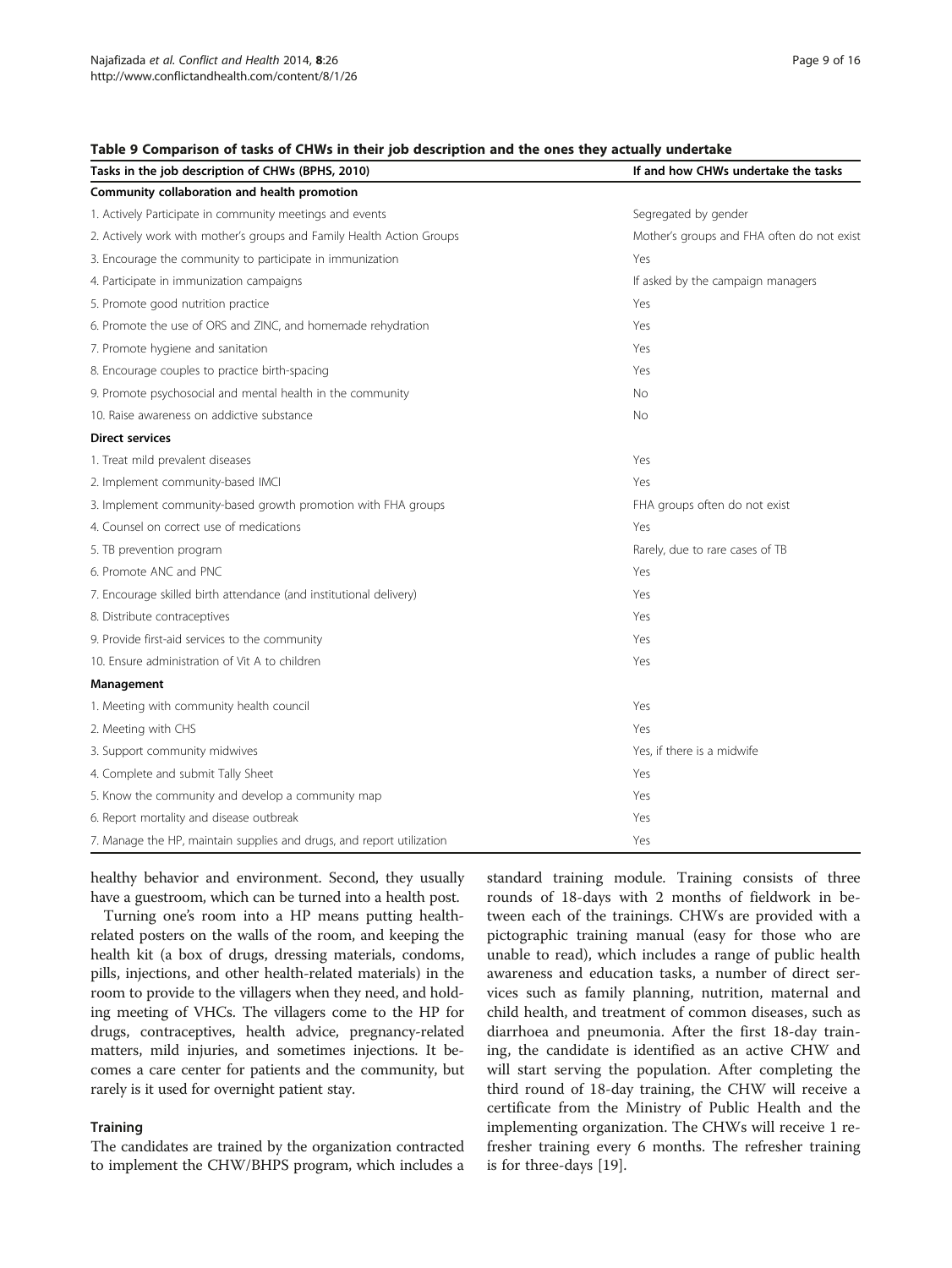Training is an essential component of program success. CHWs recruited at the beginning of the BPHS program in 2003 and 2004, received proper basic training for 6 months (three 18-day in-class and 4 months field work). They had not learned much since then. Most of them asked for more training on issues outside their current role. For example, they wanted training to administer injections and to check blood pressure, two tasks community members expect CHWs to be able to perform.

Training new CHWs has been more problematic. The length of training has not followed that prescribe by the policy. Health managers usually bring up a lack of budget as a reason for short trainings. The other reason mentioned by CHW trainers was the number of CHW trainees.

"When we have one or two CHWs to train, it does not take that long to teach them everything, compared to having 10 or more CHWs in a class". (CHW Trainer)

CHWs also blame some trainers who they say wish to go over the material as quickly as they can without caring if the CHWs actually learn it.

#### Supervision

A Community Health Supervisor (CHS), a staff of a HF, supervises CHWs on a monthly basis, reviewing health activities such as the number of people they have visited, the number of patients they have referred to HF, the utilization of their drugs and supplies, and the registry of mother and neonatal morbidity and mortality. CHWs' pictorial tally sheet will be recorded in another form called the Monthly Activity Record (MAR). CHSs will aggregate the MAR of every HP in a different form called Monthly Activity Aggregated Record (MAAR). These forms will be collected by the MoPH and will be entered into a large national database called the Health Management Information System (HMIS).

For CHSs, supervision is an opportunity to assess and improve the knowledge and skills of CHWs, and advise them on their service delivery, while for CHWs, supervision encourages them to work better, and is the time when they receive drugs and other supplies. As most CHSs are from a neighboring community, they are able to build a good rapport with the CHWs and the community. Their visit to the HPs gives credibility to the CHWs and, at times, they talk about the work of CHWs to the community and resolve issues between CHWs and the community. Most CHWs are satisfied with their supervisors, but they complain about a lack of drugs and supplies, which they know CHSs cannot do anything about. When there are such shortages, CHSs continue to supervise CHWs for their health promotion activities.

#### Drugs and supplies

CHWs are provided with a box of drugs and supplies. It contains drugs for headache (Paracetamol®), pneumonia, diarrhoea and other infectious diseases (Co-trimoxazole), dehydration (ORS), and anemia (Ferric acid), multivitamin, eye ointment for eye infections, and family planning kit (contraceptive pills, condoms, and Depo-Provera®). Their supplies also include dressing materials such as bandage, hydrogen peroxide, gentian violet, scissor, forceps, and other basic health supplies. CHWs receive the drugs and supplies every three months.

Drugs are the most important element in establishing the role and subsequent effectiveness of CHWs. Village residents do not take CHWs seriously unless they have drugs that can be provided to them. Drugs give credibility to CHWs' services, improve their referrals, and make their health advice more attractive and acceptable. Drugs from public health services are more effective than those bought from the local markets, which are mostly of low quality or falsified, imported from black markets of China and India.

"The community learns about the arrival of drugs, the moment it reaches the health post. And then there is a crowd of villagers arriving with their pains and sicknesses. They often diagnose their own illness, and ask for a particular medication they know about, for example, the round white tablet in a transparent plastic bag, or the other white tablet in a cover". (Female CHW)

#### Gender dimensions

The CHW program is focused on maternal and child health, which makes female CHWs more effective in delivering the services. Almost all CHSs and health managers stated that women were better at CHW services for (1) the focus of the program on maternal and child health, (2) women's availability and keenness for the CHW program, and (3) women's 'natural' caring proclivities. Women's interest in participating in the CHW program derives from the advantages it provides, especially for rural women. First, it gives them an opportunity to learn something. Most female CHWs take pride in learning about health matters, and that knowledge improves their social status.

"I get to increase my awareness about pregnancy issues, and health matters, and also serve the people". (Female CHW)

"The people will not let me go now… some of them call me 'respected doc'". (Female CHW)

Second, their job as a CHW ensures them mobility. Their responsibility requires them to go to the houses of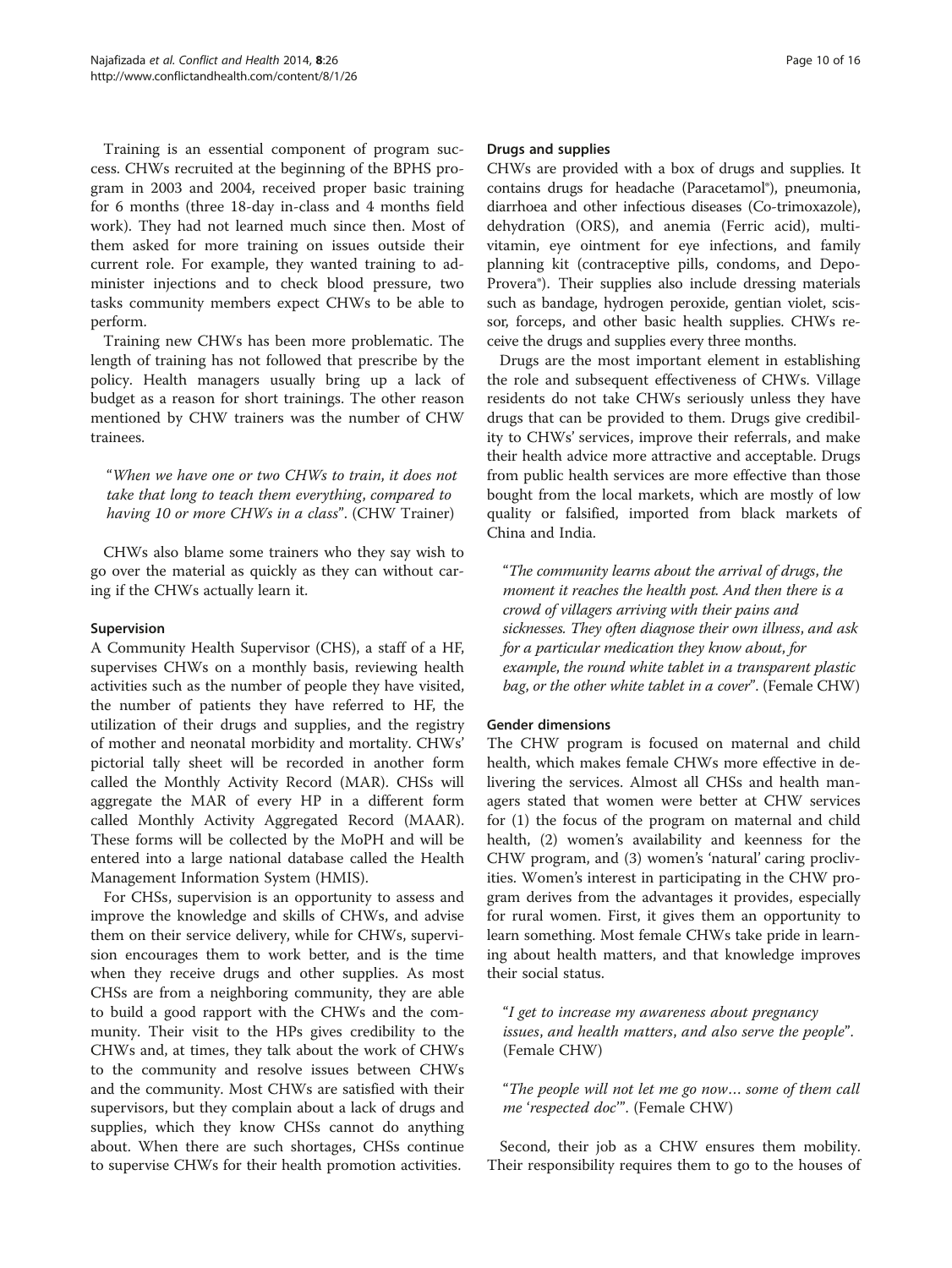other villagers and promote healthy lifestyle and encourage women vaccination and antenatal, postnatal and delivery care. Typically, women need permission from their husband or a male head of the family to go out of their homes. The freedom to go out of their home to help others whenever they want to is experienced by CHWs as an empowering opportunity. Third, no matter how powerless these women may be in their society, they still hold the key to change in their home environment and in particular with their children. With increased knowledge, they demand clean water from their husband, require more water for cleaning purposes, want safer latrines from their husband, and encourage healthy behavior within their home.

Although our finding suggest that a majority of active CHWs are women, very few women are CHSs and even fewer women are found in managerial or policy making positions. This finding can be explained by the CHS job requiring extensive travel between villages, something with which most Afghan women are not socially comfortable, and which is difficult for women to negotiate. Although the Afghan minister of public health is a woman, all the deputy ministers and top decision-makers at the MoPH are men. Apart from gender differences embedded in the culture, this can also be explained by lower female secondary education in Afghanistan.

Despite the focus on maternal and child health, gender roles in the CHW program are not distinguished in the BPHS policy. It is the implementing organizations that take into account the gender sensitivities of the communities. According to the BPHS policy, there should be one female and one male CHW at every HP. In reality, the two CHWs at a HP could be a male and a female, or two females, or two males. Such arrangements depend on the culture of the area, availability of men and women for the position, or the attitude of the implementing organization towards gender issues. In the central government database, around half of the registered CHWs are male, but fieldwork for this study found that more female CHWs were active on the ground compared to their male counterparts. Gender dynamics were observed in the following aspects of the CHW program.

### Tasks

Although the BPHS policy states that all CHWs have similar tasks, the work of male and female CHWs are generally divided by gender roles in the community. Male CHWs have taken on environmental health services, raising awareness in public gatherings, treating common disease and injuries of boys and men, and facilitating transportation for patients to go to health facilities. Female CHWs are focused on maternal & child health and reproductive health of women such as family planning, vaccination of girls and pregnant women, antenatal care, delivery at a healthy facility, postnatal care, and home hygiene.

#### Recruitment

It is preferred to have a male and a female CHW in a HP. It is preferred that male and female CHWs be Mahram (relatives of opposite gender allowed by Islamic law to interact). The permission of the male head of the family for a female to become a CHW is necessary. There have been many cases where single female CHWs stopped working after they got married.

#### **Training**

The content of the training is similar for both male and female CHWs. The gender of CHW trainers depends on the attitude of the population. In central Bamyan, there is one male trainer for both male and female CHWs; however, in Kabul, Balkh and Parwan, female CHWs have female trainers and male CHWs have male trainers. At the community level, CHWs, both male and female, were satisfied with the teaching styles of both male and female CHW-trainers.

#### Supervision

A single supervisor, either male or female, supervises both male and female CHWs; however, most CHSs are men, because men have the freedom to move and visit all the health posts in near and far villages covered by the health facility. Male CHSs build trusting relationships with the family of female CHWs in order to supervise and support them. They are mostly from a neighboring village that makes the rapport building easy.

"We are like brother and sister, and I know all her family". (Male CHS)

"He is like family, he lives in Naal Shiran Balna, we do not have problem". (Female CHW)

### Facilitators of the CHW program Volunteerism

"[I] want our community to prosper, if people appreciate our work, that's better". (Male CHW)

The successful recruitment of more than 20,000 volunteers for a government that is dependent on international donors is the biggest facilitator of the CHW program. CHWs are driven by several, intertwined motives for working as volunteers. CHWs report that they want to serve their community and to help their people. Most CHWs are called the village doctors, and they have the authority to distribute contraceptives, treat common childhood disease, provide counseling or refer patients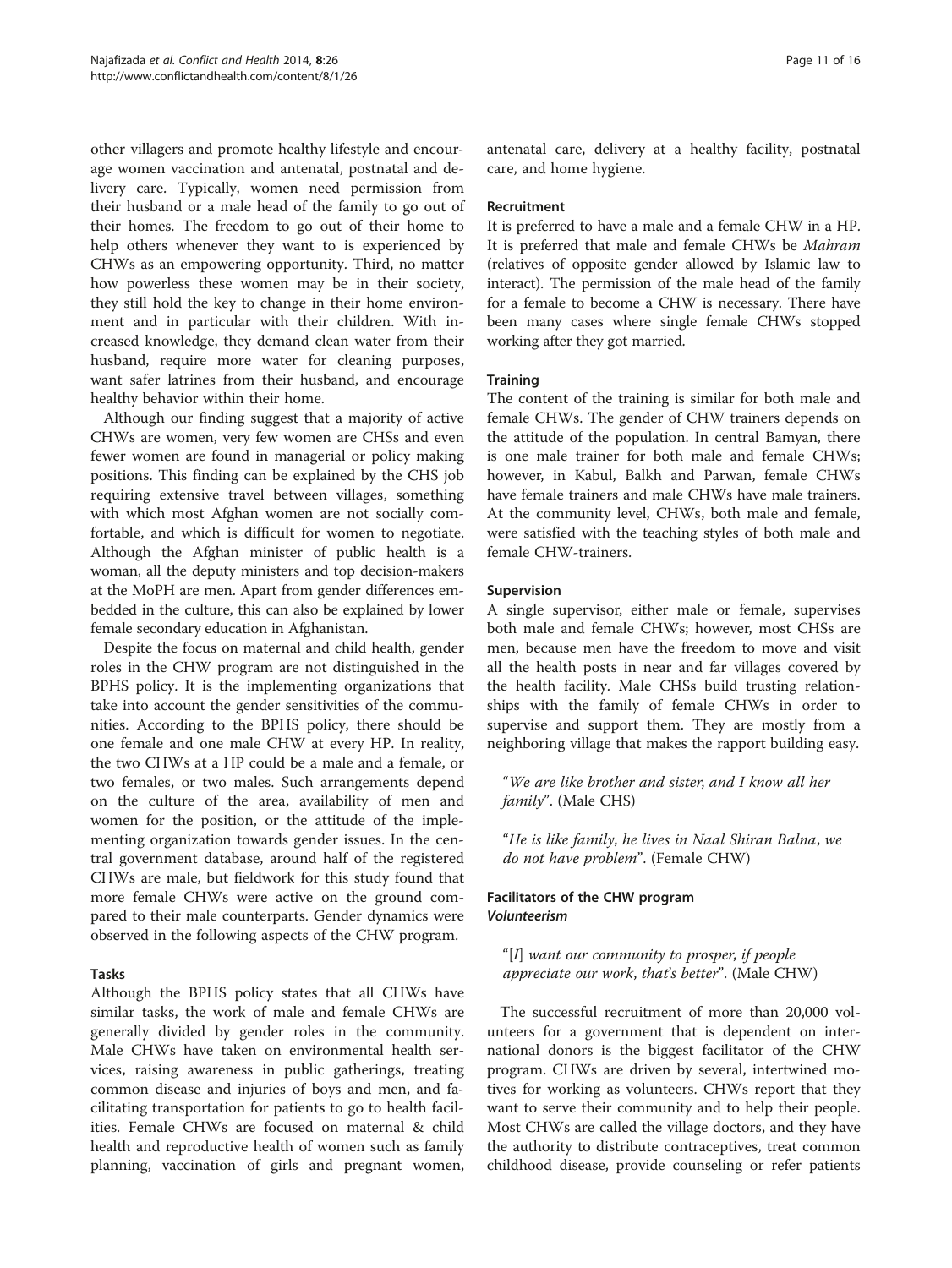to HFs. CHWs also seek to gain knowledge and skills which, they believe, will not only be advantageous to the community, but also to themselves and their families. CHWs, in particular those in their 20s or younger, hope that working as volunteer CHW is a step to further training opportunities to become a midwife, nurse, or even medical doctor, or a step to proper employment as a CHS.

"Yes, this is a job for me, and if I stop doing it, it will be cheating, because we have committed ourselves to serve the community, although we do not get paid". (Male CHW)

Although CHWs in Afghanistan are volunteers, they do receive monetary incentives such as travel expenses, lunch money, and educational stipends, and non-monetary incentives such as stationary for a community map, toothbrush and toothpaste, and hand soap. Monetary and nonmonetary incentives are important but not deterministic in the decision to become a CHW.

Community involvement Community involvement is another major program facilitator. The community nominates their trusted members to become CHWs. They form a village health council to discuss and resolve village health problems, and report it through the CHW and their representatives to the HF. They also form a Facility Health Council (FHC), in which they discuss and resolve their problems with staff of the HF.

"When there was plan to build a health facility, there was not a proper place for it, the community identified a good piece of land close to everyone and gave it for the clinic". (Male CHS)

These different ways of involvement give a sense of ownership over health services to the community, which in turn facilitates the CHW program. The village and facility health councils, for example, encourage community cooperation with the CHWs. Without the support of the community councils, CHWs could not even talk about health issues that used to be a taboo such as contraception, institutional delivery, ANC and PNC.

"Sometimes, we ask community members to tell our messages through the mosque, so that everyone would listen, and they do it". (Female CHW)

In most places, the community members have been helping CHWs with the transportation of pregnant women or other critical patients to HFs.

The FHC, in which representatives of all the communities served by the HF come together at the health facility, helps to keep otherwise isolated communities together, creating a sense of mutuality between the communities in good or in bad times. For example, when there is a lack of drugs, they know that all the communities have the same problem, and they get to decide whether to raise their voices collectively, or to accept the disservice without protest.

# Challenges

"They are volunteers, we cannot force them, if we put pressure on them, they just ask us to take the drug and supplies kit out of their house". (Male CHS)

The volunteerism dimension of the CHW program can also be a challenge. CHWs volunteer for as long as they have the time and desire. Whenever they have better opportunities, they are likely to leave their volunteer work or give less time and attention to the community health services. If CHWs are asked to do more or better, they give up.

"The terms of reference of CHWs are more than that of the minister of public health, if we expect them to actually do the work, we need to pay them". (Policy Maker)

The volume of the work assigned to volunteers can also lead to dropouts. Most unmarried girls who became CHWs left that role after they got married, partly because, as a wife, they have tasks at home. The dropout rate estimated by the MoPH is only 5%, but the dropout rate on the ground appears to be much higher. An estimate from Bamyan province shows that that the dropout rate could be up to 10 percent.

To tackle the high dropout, the implementing organization has designed a 'replacing CHW scheme', according to which CHWs who drop out find and train replacements to take on the dropouts' duties. It is not an official procedure, and there is no regular budget for it, and as already noted, replacement CHWs have never got the full basic training.

A lot of our CHWs are replaced. This year almost 40 to 50 CHWs were replaced. Some of them went to teacher training colleges, or universities, or the rest of them got busy with their own works. They are simply replaced with another person from the village. (CHW Trainer)

Basic six-month training for CHWs who are recruited to replace a dropout is almost non-existent. Generally, there is no budget for training a replacement CHW. The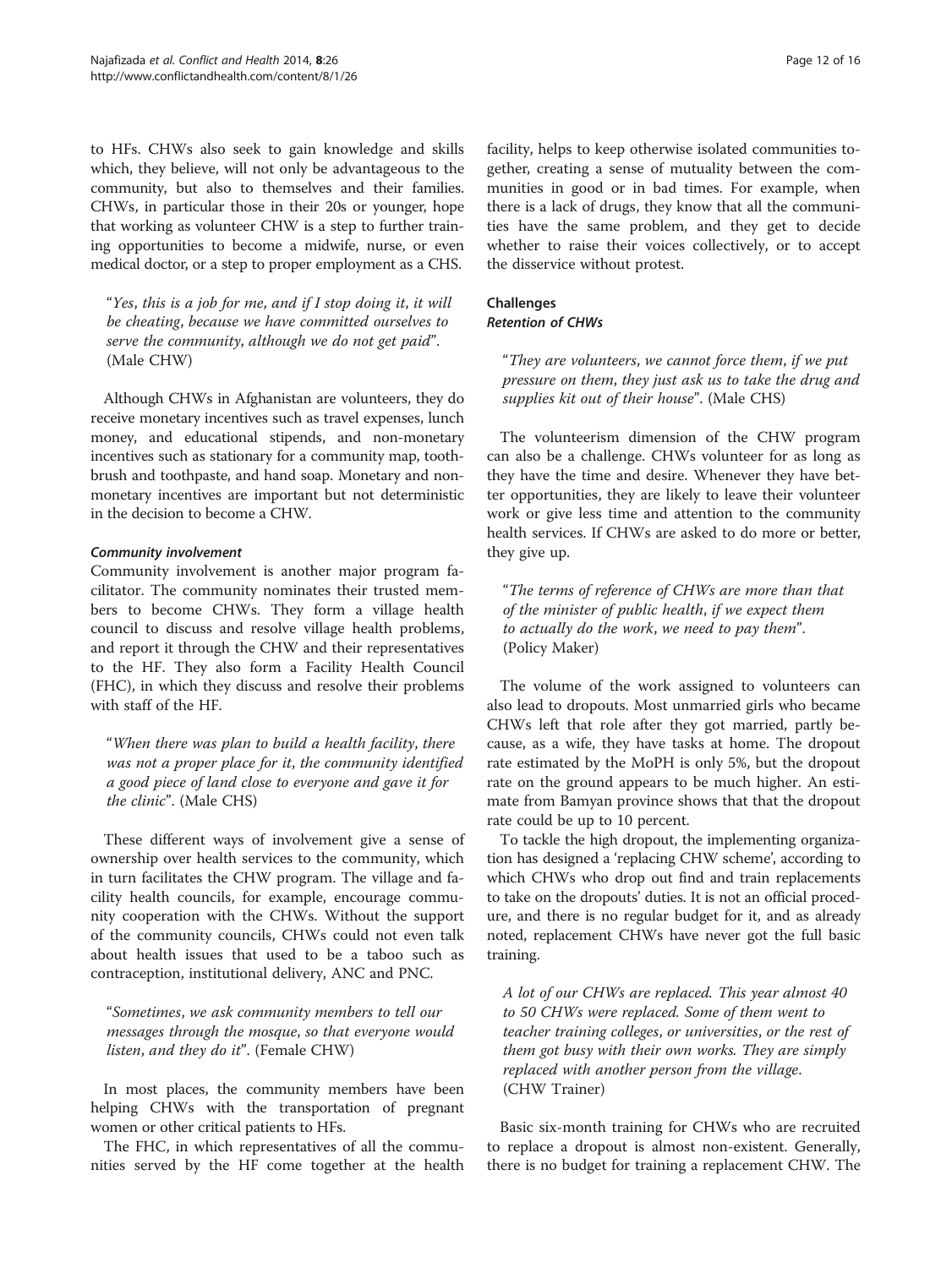process is to file a notice about the dropout to the MoPH and request a budget to train new CHWs, a process that can take several months to a year before new training funds are obtained. Moreover, once the community is registered as 'without CHW or a HP', it will lose its drug and contraceptive supply and emergency transportation privilege. To avoid being out of the system for months, the community nominates another member who gets informal training from the previous CHW and the CHS, and immediately begins work as a CHW. In these cases, the name of the originally trained CHW remains in the database of the organization and the MoPH, but the CHS and the community know who is the actual CHW. The replacement CHW does not have any certificate of training, and will not receive an ID card as a CHW. If CHWs are considered to be the invisible army of primary care providers, the replacement-CHWs are the hidden invisibles. Six of the 25 CHWs interviewed for this study had not received the basic training, and they had been working between 1 to 6 years at the time of the interview.

Community involvement in recruitment does not imply the democratic participation of the community in the selection. Normally, the traditional chief of the village has the final word in the selection process. In some cases, chieftains have nominated their children, siblings or relatives to become CHWs. Chieftains have always had a room for community gatherings, which they then make into a HP.

CHWs are considered a bridge between the community and the health system, but they also take the blame from community members for the failures or weaknesses of both sides. When health services are not optimal, community members suspect CHWs are self-interested individuals who might have taken advantage of the resources provided to them. When there is a lack of drugs, CHWs are the first to be blamed for selling them at the local market or giving them to their relatives or friends or hiding them for themselves.

"We are like the cursed, in the clinic they think we do not work, in the village people think we take the drugs for ourselves or sell it, they even blame us that we take dollars". (Male CHW)

"They say who works for free in these times!?" (Male CHW)

Both of these suspicions are not based on evidence. The drugs CHWs receive, for example, cannot be sold in the market, as medications in 'the transparent plastic bags' are not for sale, a widely known fact.

CHWs also take the blame from the health system for not being able to change people's unhealthy attitudes and behaviors. One of the common practices across Afghanistan, and probably in most developing countries, is not to seek medical care until the illness becomes life threatening.

"They only come to us after they failed trying everything else, like Yunani medicine, prayers, keeping warm and even market medicines, and we cannot do anything but refer them to the clinic". (Male CHW)

Due to the culture of self-care, western medicine is also often self-administered. Self-medication, which is particularly harmful for pregnant women, was observed to be prevalent. Another reason for self-medication could be the lack of physicians in rural Afghanistan. Overall, these socio-cultural practices represent a challenge for the CHW program, leading to underutilization of available services.

Recognition and identification of CHWs by the health system, and appropriate drug supply and support for their work, are vital to their effectiveness.

### Recognition and identification:

"Once, I took a pregnant woman [who was] bleeding to a different clinic for delivery, but the clinic did not recognize me, so my patient and I had to wait so long until the baby was born [without medical staff assistance], and died later". (Female CHW)

At the health facility, CHWs are considered volunteer community members who work for the sake of God and the service of their people, and are not a staff of the HF. The term volunteer connotes low-grade worker, compared to paid HF staff. A CHW in a village will stay a CHW in his/her village all his/her life. If they move to another village, they will no longer be a CHW because of the long, bureaucratic recruitment process. Although CHWs receive a certificate for their training that identifies them as CHWs in a hospital, their ill-treatment in a health facility damages CHWs' credibility in the community and confidence in themselves.

### Drug and supply support

"A CHW without drugs & supplies is like a soldier without his arms". (Male CHS)

"CHW loses trust, loses face [in the community] due to lack of drugs in the facility too". (Policy Maker)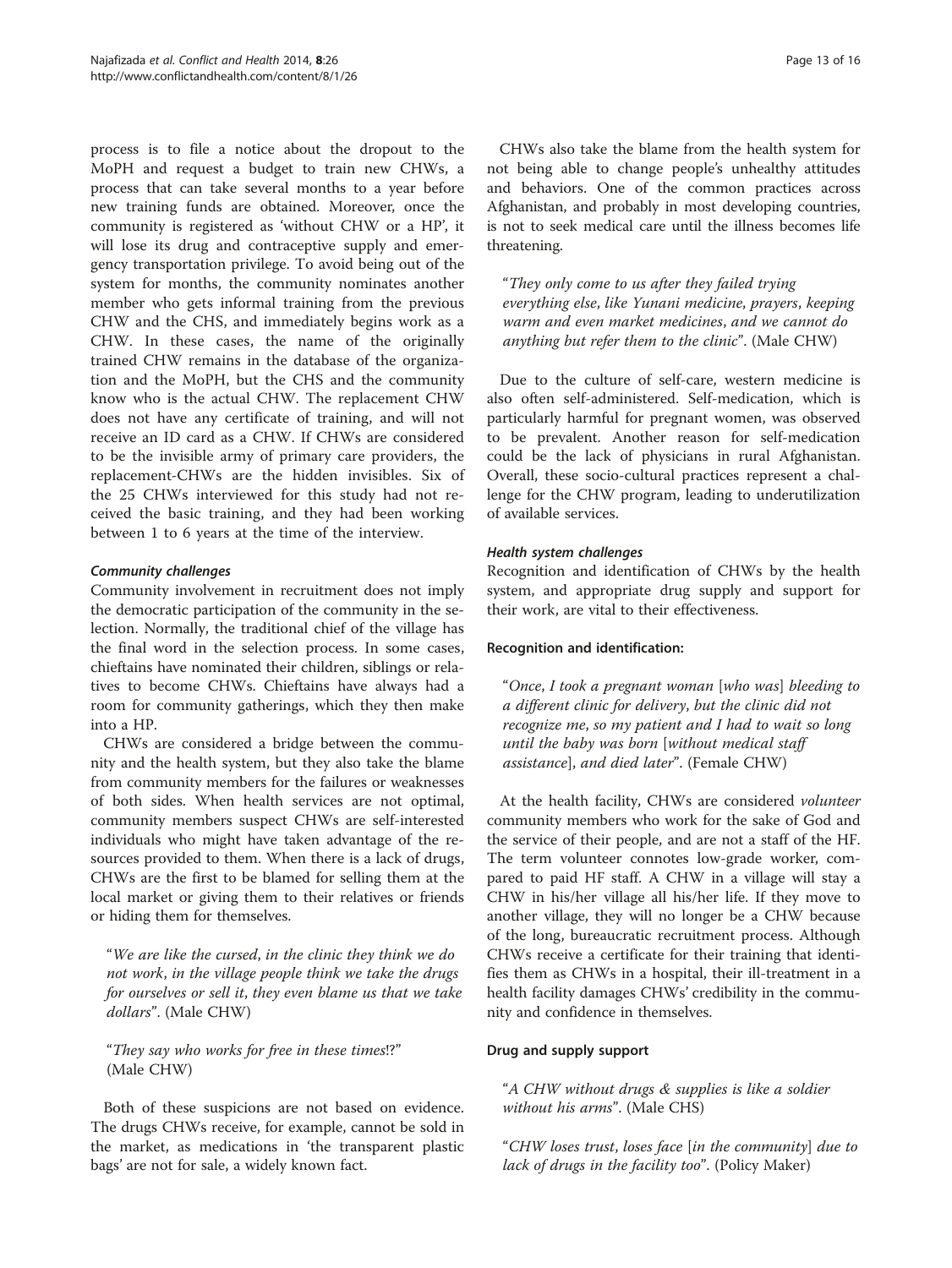There is a general shortage of drugs for the CHWs and in the health facilities across the country. CHWs are provided with drugs and supplies every three months, but this supply usually lasts only for the first month. Because people are aware of this shortage, at the time of drug supply they rush to CHWs making up symptoms to receive drugs, and keep these for the time when they actually get ill. This high turn-out of patients during the early days of drug supply adds to the problem of shortages. Health Facilities suffer from the same problem. When drugless CHWs send 'real' patients (those needing treatment) to health facilities that have no drugs, patients and their families lose trust in the CHW, the health facility, and the whole service.

#### Procurement and financing

## "If you want to buy a piece of paper, you need to waste ten of them first". (Health Manager)

In Parwan Province, where the government implements the program, CHWs had not had drugs for almost nine months prior to the data collection. Bureaucracy in the government system is blamed for the long delay in drug supply. This was the one major difference in service provision between government-provided services, and NGO-provided services. NGOs, both national and international, make sure CHWs have their drugs at any cost and through any channel. The government department has to follow the slow bureaucratic procurement procedure to get the drugs.

The slow bureaucratic system within the government also affects the CHW program at the community level by interrupting their trip allowance and preventing CHW-trainers from providing basic training for replacement CHWs.

"Our trip allowance for the last year has not arrived yet, how would they expect us to go to clinic again?" (Male CHW)

It takes several months to a year for the annual budget to be approved first, then go through various departments, and eventually get to the provincial department, and then to health facilities. A lack of budget leads to no-payment to CHWs until the budget eventually arrives, and no training for replacement CHWs.

### **Discussion**

The BPHS program in Afghanistan follows the basic concepts of the Alma-Ata declaration on primary health care: 'health as a fundamental human right' and 'equality in the health status of the people' [\[15,20](#page-15-0)]. The CHW program, a component of the BPHS, involves individuals and communities to take charge of health service provision in their community [\[15](#page-15-0)]. In some areas, rural development councils informally collaborate with village health councils to promote sanitation, safe water provision, and environmental health. However, at the policy level, this collaboration has yet to involve other sectors in the improvement of health-related services. An agreement between ministries of public health, education and rural development could increase community collaboration.

The CHW program, as a part of the BPHS, is an alternative to no organized public health care services in rural Afghanistan. The CHW program (20,000+ CHWs) has increased access to the primary health care services in rural Afghanistan [\[15,16](#page-15-0)]. Increase in access to primary health care has been shown in other countries with national CHW programs, such as Ethiopia (30,000 Health Extension Workers) [\[5](#page-15-0)], Iran (91,000 Behvarz) [\[8](#page-15-0)], Pakistan (100,000 Lady Health Workers) [\[6\]](#page-15-0), and Brazil (250,000 Community Health Agents) [\[9](#page-15-0)].

The design of the Afghan CHW program in regards to selection and recruitment from the community, and supervision and support by the health system, has been tested in other countries as well. CHWs selected and recruited from local communities improved health awareness and outcomes in low and middle-income countries [[21-23](#page-15-0)]. Frequent supervision and adequate drug supply and support are crucial for the success of the program and the motivation of CHWs [\[24,25\]](#page-15-0). In addition to those effects, in fragile states, countries in conflict, and post-conflict countries, CHWs help state legitimacy by being a representative of state-related health organization in the village, and protect health care providers and facilities through the involvement of community [\[26\]](#page-15-0).

Gender roles were not explicitly taken into account at the BPHS policy level, and were strongly influenced in practice by social customs. Other countries with a similar cultural context as Afghanistan are neighboring Iran and Pakistan. Iran's Behvarz program did not have any gender-related policies, and thus tasks were divided by gender roles in the society with female Behvarz providing services to women, and male Behvarz taking on tasks outside the household i.e. environmental health, following up communicable disease, and similar activities. [\[8](#page-15-0)]. Pakistan's CHW program [Ladies Health Worker], on the other hand, is specifically designed to be by women for women and children [\[6](#page-15-0)]. However, even when health services are specifically focused on women and children, the involvement of women in the provision of communitylevel services is only visible at the volunteer level. There are few women supervisors, trainers, managers, and policymakers (Table [2\)](#page-3-0).

Female CHWs tend to accomplish their roles as health providers better than their male counterparts. Male CHWs act as a complement to their female colleagues,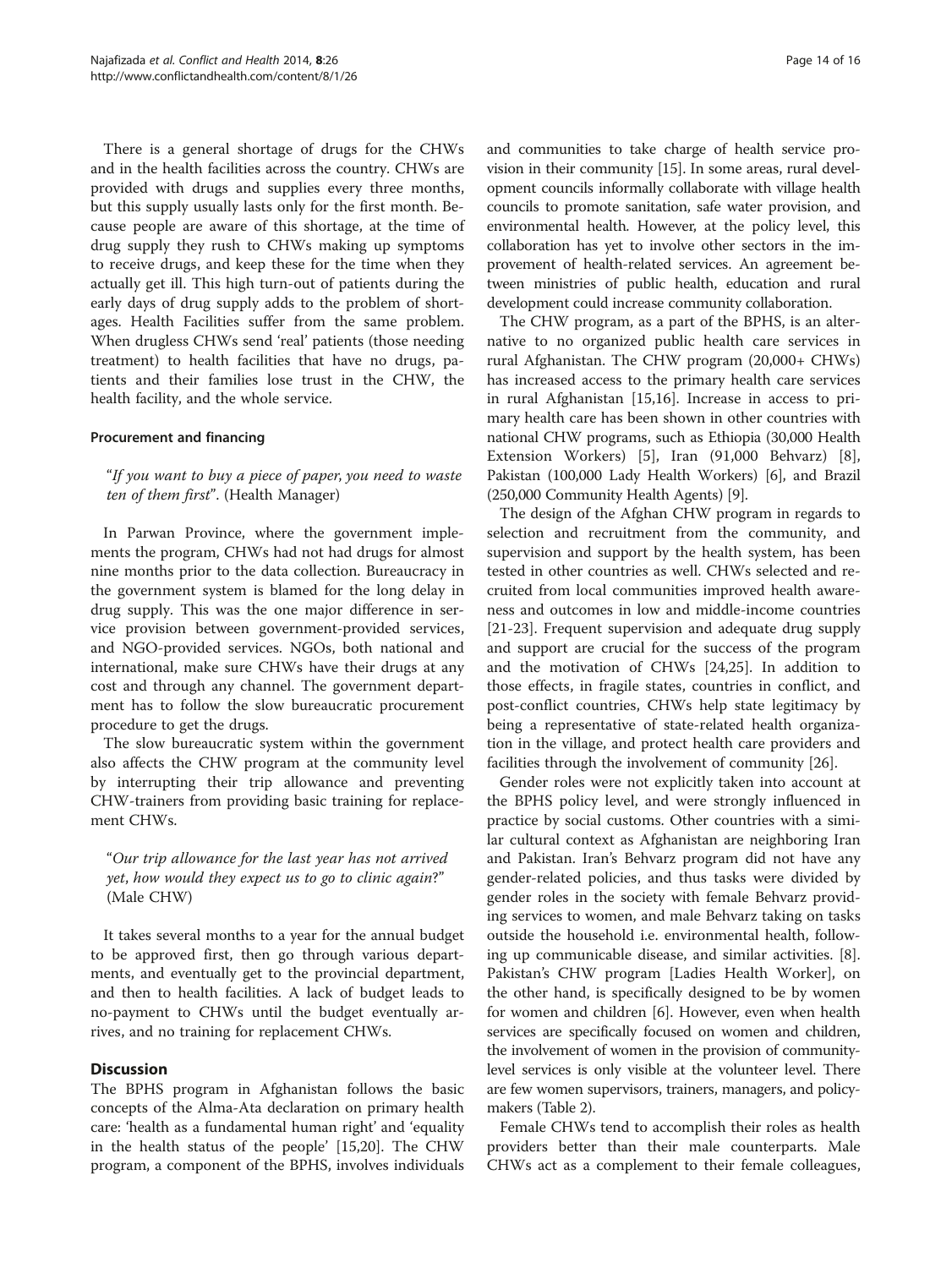facilitating transportation for female patients and CHWs, accompanying female CHWs outside the house and to the health facility, and undertaking some environmental health tasks. The relative lack of active male CHWs in communities was observed to be associated with poorer levels of community sanitation, provision of safe water, and a male support system. A contribution to gender equity in the health system in Afghanistan would mean advancing female and male CHWs through a potential career path in health as supervisors, trainers, and managers, which, as a result, could lead to greater health improvements and retention of CHWs in the community.

The CHW program in Afghanistan is also changing the dynamics of gender in the society, and empowers women. In patriarchal societies, like Afghanistan, the family has authority over the reproductive rights of women.

"…her mother-in-law came here [at the HPs, saying], … you are not allowed to give my daughter-in-law contraceptives'… she told the entire village that I had given contraceptives to her daughter-in-law secretly… that fight lasted two-three months". (Female CHW)

In liberal notions of empowerment, control over fertility/reproduction was a major topic in the first and second wave of feminism in wealthy first world countries. Provision of contraception to women in Afghanistan gives them an opportunity to control their reproduction.

A systematic review on CHWs in LMICs has identified management and supervision of CHW program to be an important enabling factor for the sustainability of such programs [[27\]](#page-15-0). In the case of Afghanistan, a lack of drug supply and delay in government funding to run the program can be a major impediment to its quality and sustainability. We provide further and detailed insight on the sustainability of the CHW program in Afghanistan in a separate article.

#### Limitation

The study had some limitations. A sample of 16 health posts to represent a CHW program in a country of multiethnic and multilingual context is small. However, we have taken into account various ethnicities, gender differences, extreme and relative rural places, and different implementers. Second, Afghanistan is defined by war; the safety of the researcher and key informants was a key concern. The researcher [MN] did not go to insecure provinces; did not stay in villages overnight; and travelled only when it was safe. However, he had the advantage of being local, speaking the languages, and knowing the context well. Finally, for a gender-segregated society, it is difficult for a male researcher to interact with female participants. To address this, a female research assistant was hired.

#### Conclusions

This case study of the decade-long, rural health workforce CHW program in Afghanistan suggests that they play an important role in post-conflict, developing countries, potentially contributing to health system strengthening. They provide basic services to majority rural population, record and report health information from the villages and provide it to health managers and policy makers for better decision-making, and engage the community in strengthening the health system.

The results of this study offer two immediate policyrelevant outcomes. First, Afghanistan is going through a major transition in 2014 (presidential elections, international troop withdrawal, and changing international commitment/aid to Afghanistan). This will impact all aspects of the government system, including health services, and especially in rural areas. The results of this paper will inform the national and international organizations involved in the Afghan health service about the status of the decade-long rural health workforce program, potentially contributing to its strengthening. Second, to our knowledge, this paper is the first to document Afghanistan's national rural volunteer health workforce program, thus contributing to the larger knowledge base on the role of CHWs in post-conflict, developing countries.

#### Competing interests

The authors declare that they have no competing interest.

#### Authors' contributions

MN contributed to conception and design of the study, collection, analysis and interpretation of data, and was involved in drafting the manuscript. RL, contributed to conception and design of the study, analysis and interpretation of the data, and revision of the manuscript. ILB, contributed to conception and design of the study, analysis and interpretation of the data, and revision of the manuscript. All authors approved the final manuscript for publication.

#### Acknowledgements

First and foremost, we thank all participants in this study, who have shared their stories, experiences, and knowledge with us. We thank the Afghan Ministry of Public Health and all its national and international partners, and the implementing organizations for all their support for this research. We would like to thank the two research assistants Sadaf Fetrat and Elyas Najafizada who have helped with the data collection in rural and remote villages of Afghanistan. This work was carried out with the aid of a grant from International Development Research Centre, Ottawa, Canada. Information on the centre is available on the web at [www.idrc.ca.](http://www.idrc.ca) This manuscript is part of the 'Filling the Void: Health systems in fragile and conflict affected states' thematic series.

#### Author details

<sup>1</sup> Population Health Program & Institute of Population Health, University of Ottawa, 1 Stewart Street, Ottawa, ON K1N6N5, Canada. <sup>2</sup>Department of Epidemiology and Community Medicine, Faculty of Medicine & Institute of Population Health, University of Ottawa, Ottawa, Canada. <sup>3</sup>Telfer School of Management & Institute of Population Health, University of Ottawa, Ottawa, Canada.

Received: 21 May 2014 Accepted: 2 September 2014 Published: 1 December 2014